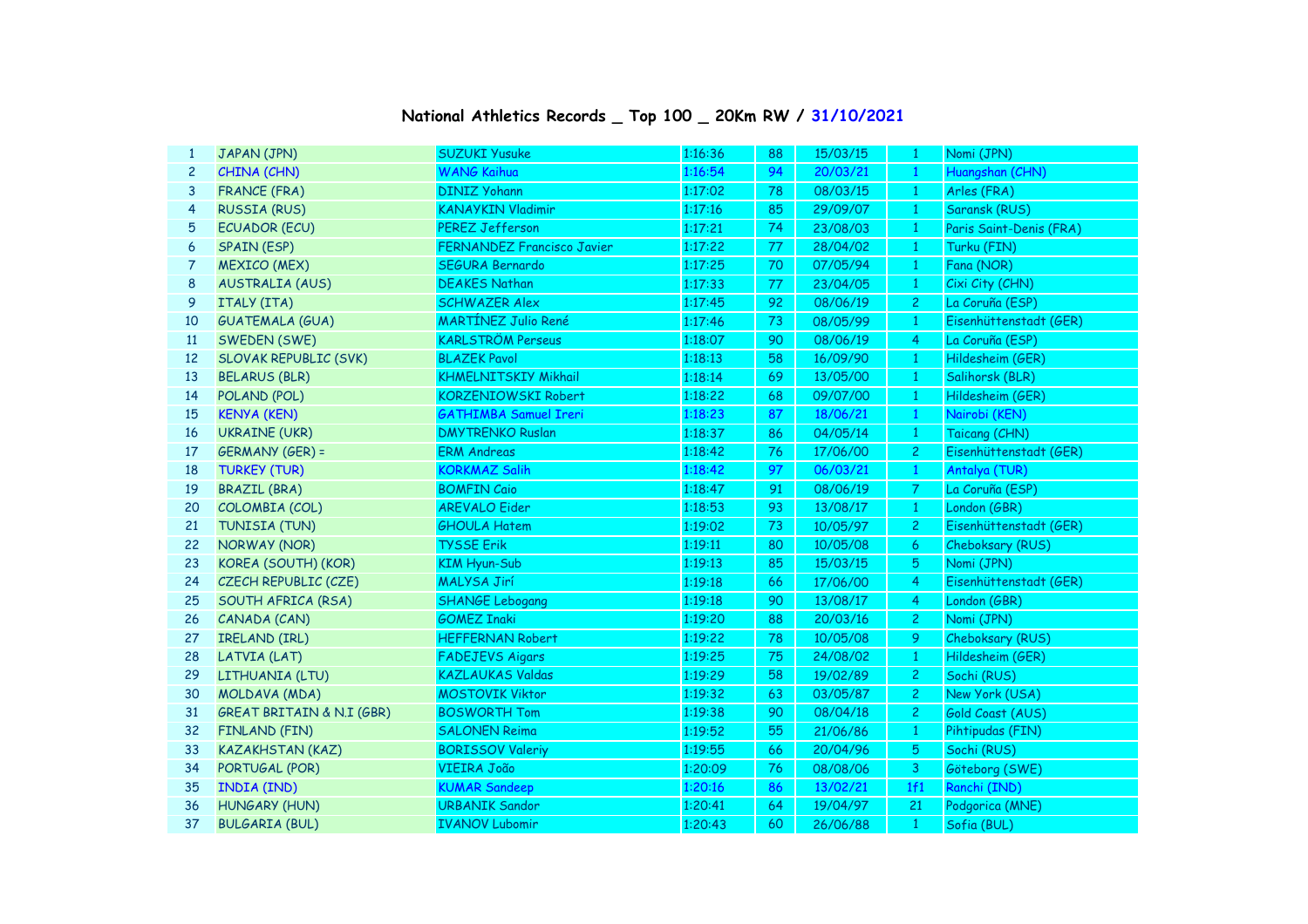| 38 | CHILE (CHI) *              | <b>ARAYA Yerko</b>           | 1:20:47 | 86 | 05/06/11 | $\mathbf{1}$   | <b>Buenos Aires (ARG)</b> |
|----|----------------------------|------------------------------|---------|----|----------|----------------|---------------------------|
| 39 | ROMANIA (ROU)              | <b>BALAN Costica</b>         | 1:21:06 | 64 | 13/06/96 | $\mathbf{1}$   | București (ROU)           |
| 40 | PERU (PER)                 | <b>CAMPOS Luis</b>           | 1:21:11 | 95 | 08/06/19 | 23             | La Coruña (ESP)           |
| 41 | <b>GREECE (GRE)</b>        | PAPAMIHAIL Aléxandros        | 1:21:12 | 88 | 04/08/12 | 15             | London (GBR)              |
| 42 | NEW ZEALAND (NZL)          | <b>REW Quentin</b>           | 1:21:12 | 84 | 19/02/17 | 3              | Adelaide (AUS)            |
| 43 | CUBA (CUB)                 | PINO Jorge                   | 1:21:45 | 69 | 30/07/02 | $\mathbf{1}$   | Matanzas (CUB)            |
| 44 | <b>SERBIA (SRB)</b>        | FILIPOVIC Predrag            | 1:21:50 | 78 | 22/03/03 | $\mathbf{1}$   | Surcin (SRB)              |
| 45 | <b>UNITED STATES (USA)</b> | <b>SEAMAN Tim</b>            | 1:22:02 | 72 | 22/05/04 | $\mathbf{1}$   | Vallensbæk (DEN)          |
| 46 | ARGENTINA (ARG)            | <b>CANO Juan Manuel</b>      | 1:22:10 | 87 | 04/08/12 | 22             | London (GBR)              |
| 47 | <b>VENEZUELA (VEN)</b>     | <b>VARGAS Richard</b>        | 1:22:10 | 94 | 07/05/16 | 28             | Roma (ITA)                |
| 48 | TADJIKISTAN (TJK)          | <b>GERUS Vladimir</b>        | 1:22:16 | 49 | 27/04/80 | 14             | Cherkassy (UKR)           |
| 49 | <b>DENMARK (DEN)</b>       | <b>JÖRGENSEN Claus</b>       | 1:22:18 | 74 | 11/05/96 | 21             | Eisenhüttenstadt (GER)    |
| 50 | ETHIOPIA (ETH)             | <b>ALGAW Yohanis</b>         | 1:22:50 | 99 | 28/08/19 | $\overline{2}$ | Rabat (MAR)               |
| 51 | ALGERIA (ALG)              | <b>FERGUENE Abdelwahab</b>   | 1:22:52 | 58 | 23/08/92 | 5              | Hildesheim (GER)          |
| 52 | IRAN (IRI)                 | ZOURAVAND Hamid Reza         | 1:22:52 | 90 | 20/03/16 | 20             | Nomi (JPN)                |
| 53 | <b>ESTONIA (EST)</b>       | <b>MATVEJEV Vassili</b>      | 1:23:01 | 57 | 13/10/85 |                | Alushta (UKR)             |
| 54 | ISRAEL (ISR)               | <b>OSTROVSKIY Vladimir</b>   | 1:23:01 | 66 | 15/02/92 | $\mathbf{1}$   | Ein Gedi (ISR)            |
| 55 | COSTA RICA (CRC)           | <b>SEGURA Allan</b>          | 1:23:12 | 80 | 10/05/08 | 32             | Cheboksary (RUS)          |
| 56 | <b>BELGIUM (BEL)</b>       | <b>MARTENS Jos</b>           | 1:23:13 | 64 | 10/04/88 |                | Goirle (NED)              |
| 57 | EGYPT (EGY)                | <b>RAGAB Mohamed</b>         | 1:23:15 | 94 | 05/04/19 | $\mathbf{1}$   | Al-Qâhirah (EGY)          |
| 58 | <b>UZBEKISTAN (UZB)</b>    | <b>BASHKIRTSEV Nikolai</b>   | 1:23:22 | 53 | 13/05/84 |                | Cheboksary (RUS)          |
| 59 | <b>VIETNAM (VIE)</b>       | <b>NGUYEN Thanh Ngung</b>    | 1:23:29 | 92 | 20/03/16 | 21             | Nomi (JPN)                |
| 60 | <b>BOLIVIA (BOL)</b>       | RODRÍGUEZ Marco Antonio      | 1:23:35 | 94 | 09/05/15 | 8              | Arica (CHI)               |
| 61 | PANAMA (PAN)               | <b>CABRERA Yassir</b>        | 1:23:43 | 88 | 08/06/19 | 52             | La Coruña (ESP)           |
| 62 | PUERTO RICO (PUR)          | <b>MELENDEZ José</b>         | 1:24:08 | 95 | 10/02/19 |                | Adelaide (AUS)            |
| 63 | <b>KIRZIGHISTAN (KGZ)</b>  | <b>BARCH Otto</b>            | 1:24:13 | 43 | 11/06/76 |                | Kyiv (UKR)                |
| 64 | <b>MALAYSIA (MAS)</b>      | SINGH HARBANS Narinder       | 1:24:50 | 75 | 19/04/97 |                | Podgorica (MNE)           |
| 65 | NETHERLANDS (NED)          | van BEEK Harold              | 1:24:52 | 62 | 01/05/92 |                | Vigneulles (FRA)          |
| 66 | <b>AZERBAIJAN (AZE)</b>    | <b>SHILDKRET Sergey</b>      | 1:24:57 | 62 | 25/04/87 |                | Novopolotsk (BLR)         |
| 67 | EL SALVADOR (ESA)          | SANDOVAL Walter              | 1:25:20 | 84 | 13/06/09 |                | Cd. de Guatemala (GUA)    |
| 68 | SWITZERLAND (SUI)          | <b>FLOREZ Alex</b>           | 1:25:20 | 71 | 13/04/13 | 14             | Podgorica (MNE)           |
| 69 | <b>HONDURAS (HON)</b>      | FONSECA Santiago             | 1:25:25 | 53 | 15/05/88 |                | Danlí (HON)               |
| 70 | <b>AUSTRIA (AUT)</b>       | <b>TOPOREK Martin</b>        | 1:25:32 | 61 | 26/04/86 |                | Fana (NOR)                |
| 71 | LUXEMBURG (LUX)            | <b>FABER Lucien</b>          | 1:26:13 | 52 | 13/04/80 |                | Ruse (BUL)                |
| 72 | GEORGIA (GEO)              | ROSIEWICZ Maciej             | 1:26:23 | 77 | 20/04/13 |                | Zaniemsyl (POL)           |
| 73 | <b>QATAR (QAT)</b>         | <b>MOHAMED Mabrook Saleh</b> | 1:26:26 | 83 | 14/09/13 | 3              | Nice (FRA)                |
| 74 | <b>ARMENIA (ARM)</b>       | <b>TUMASYAN Vartan</b>       | 1:27:01 | 64 | 11/06/88 |                | Leningrad (RUS)           |
| 75 | <b>DOMINICAN REP (DOM)</b> | MÉNDEZ Jorge Luis            | 1:27:08 |    | 20/05/17 | $\mathbf{1}$   | Santo Domingo (DOM)       |
| 76 | <b>INDONESIA (INA)</b>     | <b>HENDRO</b>                | 1:27:24 | 90 | 20/03/16 |                | Nomi (JPN)                |
| 77 | ALBANIA (ALB)              | <b>LANIKU Orest</b>          | 1:27:40 | 87 | 02/04/05 |                | Pomigliano d'Arco (ITA)   |